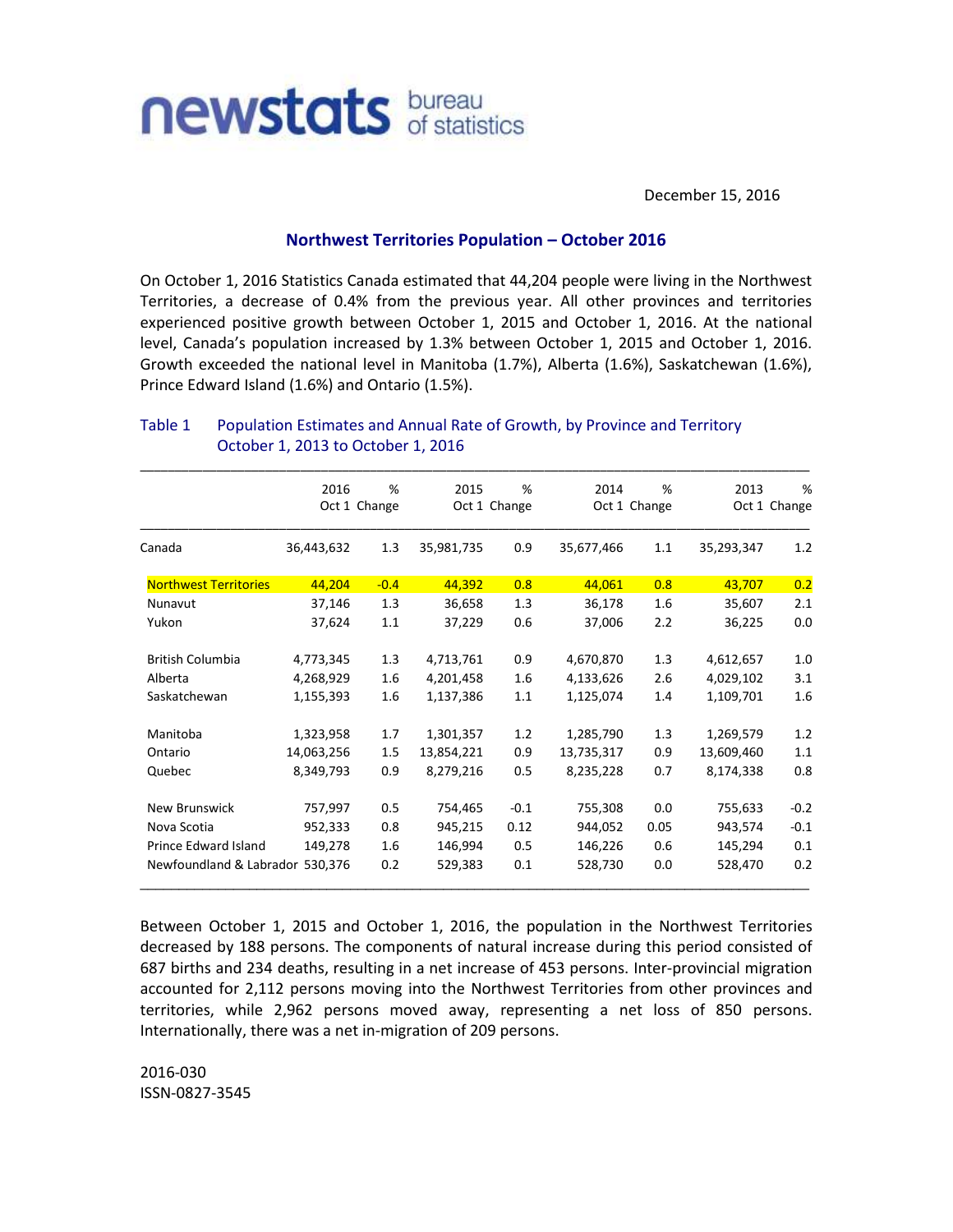During the third quarter of 2016, the NWT population fell by 265 persons. The population decrease was a result of a loss of 369 persons through migration, the greatest decrease the territory has experienced in the past 10 years, and a gain of 104 persons through natural increase. Net international migration was the highest since July 1, 2013.

In the NWT, population growth fluctuates based on migration patterns; historically, net interprovincial migration has been mostly negative, offset by natural increase and positive net international migration (Figure 1).

## Figure 1 NWT Quarterly Population Estimates, October 1, 2012 to October 1, 2016



The detailed components of population change for the Northwest Territories since 2009 are presented in Table 2.

For more information about these estimates or for community level population estimates and projections, please visit the NWT Bureau of Statistics website at http://www.statsnwt.ca or call (867) 767-9169.